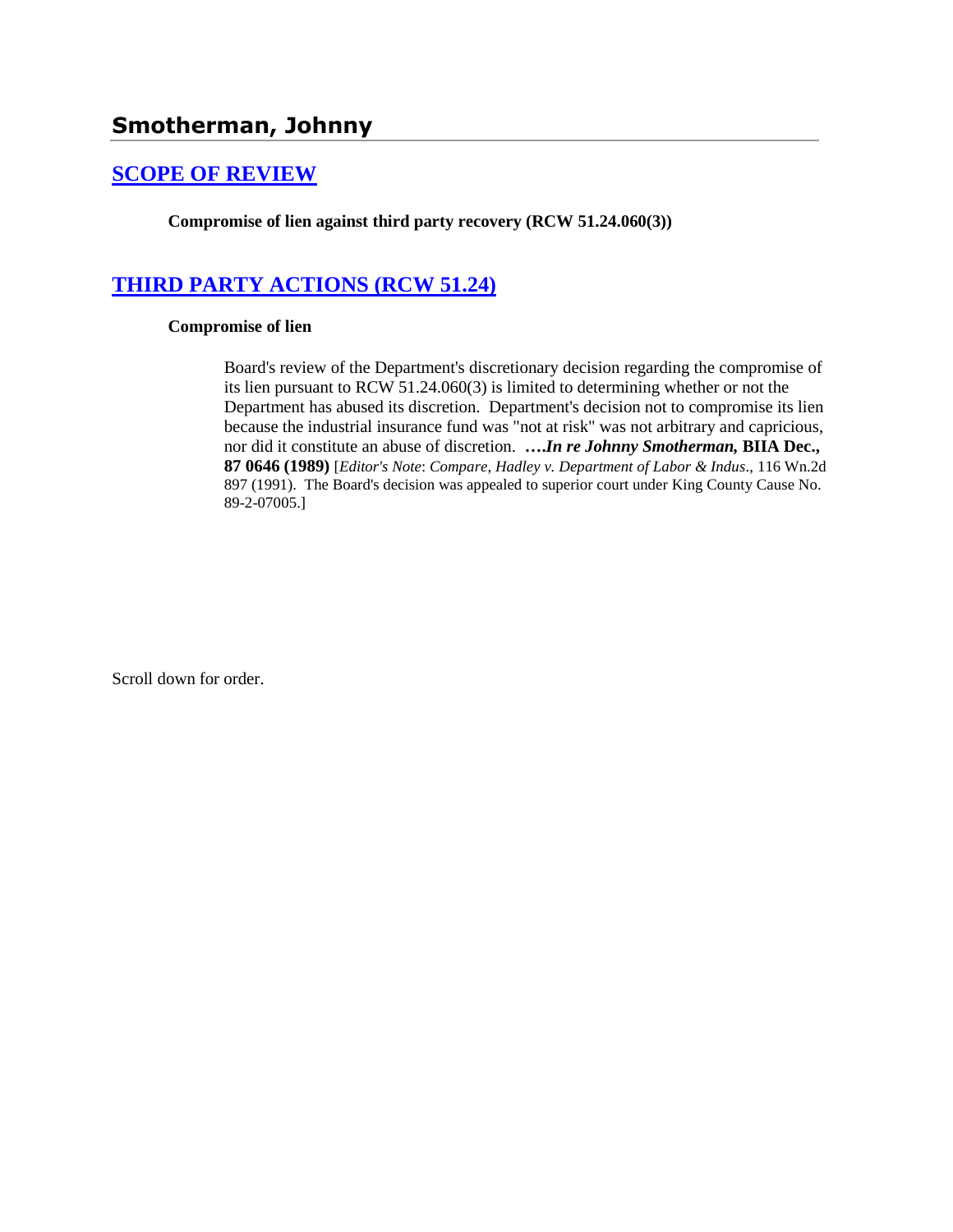### **BEFORE THE BOARD OF INDUSTRIAL INSURANCE APPEALS STATE OF WASHINGTON**

**)**

**IN RE: JOHNNY R. SMOTHERMAN ) DOCKET NO. 87 0646**

**CLAIM NO. H-677912 ) DECISION AND ORDER**

APPEARANCES:

Claimant, Johnny R. Smotherman, by David A. Kohles

Employer, Mohawk Northern Plastics, Inc., None

Department of Labor and Industries, by The Attorney General, per Thornton Wilson, Assistant

This is an appeal filed by the claimant on February 20, 1987 from an order of the Department of Labor and Industries dated February 12, 1987 which set aside and held for naught Department orders dated July 24, 1984 and October 3, 1984, recited the factors the Department considered in reaching a determination of whether to grant the claimant's request to compromise the Department's lien, declined to compromise the Department's lien, and ordered the proceeds from the third party recovery distributed pursuant to RCW 51.24.060 as follows: \$12,971.97 to the attorney for the claimant; \$11,629.78 to the claimant; and \$10,398.25 to the Department. The order made a formal demand for reimbursement from the claimant in the amount of \$10,398.25. **AFFIRMED**.

# **DECISION**

Pursuant to RCW 51.52.104 and RCW 51.52.106, this matter is before the Board for review and decision on a timely Petition for Review filed by the claimant to a Proposed Decision and Order issued on October 21, 1988 in which the order of the Department dated February 12, 1987 was affirmed.

The Board has reviewed the evidentiary rulings in the record of proceedings and finds that no prejudicial error was committed and said rulings are hereby affirmed.

The issues presented by this appeal and the evidence presented by the parties are adequately set forth in the Proposed Decision and Order. While we agree with the factual determinations made by the Industrial Appeals Judge and concur in the ultimate result reached in the Proposed Decision and Order, we disagree with the Industrial Appeals Judge's analysis and conclusions regarding this Board's authority to review discretionary acts of the Department of Labor and Industries.

1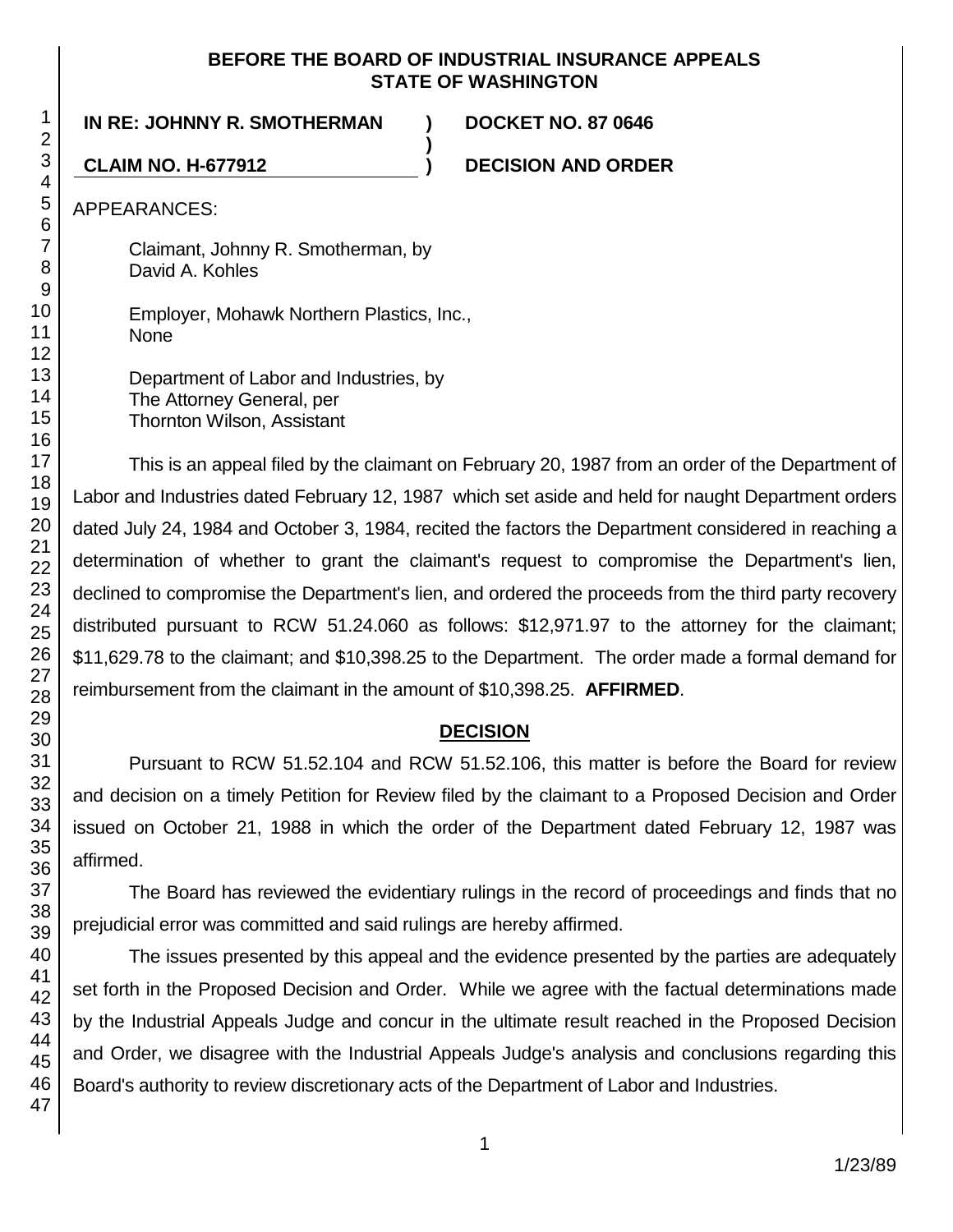We have previously stated our authority to review discretionary acts of the Department. In re Gary J. Manley, BIIA Dec., 66,115 (1986). Additionally, we note that RCW 51.24.060(7) expressly grants to this Board the authority to review Department orders regarding third-party-suit awards and settlements, which necessarily includes the Department's decision on lien compromise.

The Department's decision regarding compromise of its lien is discretionary pursuant to the provisions of RCW 51.24.060(3). Our review is limited to determining whether or not the exercise of that authority was an abuse of discretion.

An abuse of discretion involves arbitrary and capricious conduct. Farrell v. Seattle, 75 Wn.2d 540, 452 P.2d 965 (1969). On a number of decisions the Washington Supreme Court has stated that arbitrary and capricious conduct is:

> "Willful and unreasonable action, without consideration and a disregard of facts or circumstances. Where there is room for two opinions, action is not arbitrary and capricious when exercised honestly and upon due consideration, though it may be felt that a different conclusion might have been reached.

See, e.g., Buell v.Bremerton, 80 Wn.2d 518, 526, 495 P.2d 1358 (1972).

Our review of the record indicates that the Department's decision regarding the request for a lien compromise involved a review of the statutory criteria set forth in RCW 51.24.060(3), as well as other valid considerations, as discussed in the Proposed Decision and Order. The record also reflects that the claimant had decided to settle with the third party tortfeasor prior to seeking a lien compromise from the Department. While we agree with the Industrial Appeals Judge's analysis of the facts regarding the Department's decision, we believe it is also appropriate to comment on the underlying policy considerations which form the basis of the Department's decision.

The Department's policy on lien compromise is at the heart of the conflict between the claimant and the Department in this matter. The Department ranks protection of the state industrial insurance fund as one of its primary responsibilities in applying its discretionary authority to compromise. The policy, simply stated, is that the Department will not generally compromise its lien if the industrial insurance fund "is not at risk." If the Department is able to recover monies on the lien without making a compromise, then generally speaking the Department will not make a compromise. The fund is not at risk. However, if the Department perceives a genuine risk that, should it fail to assist in a third party settlement it may recover no money, then the industrial insurance fund is at risk, and a compromise would be appropriate.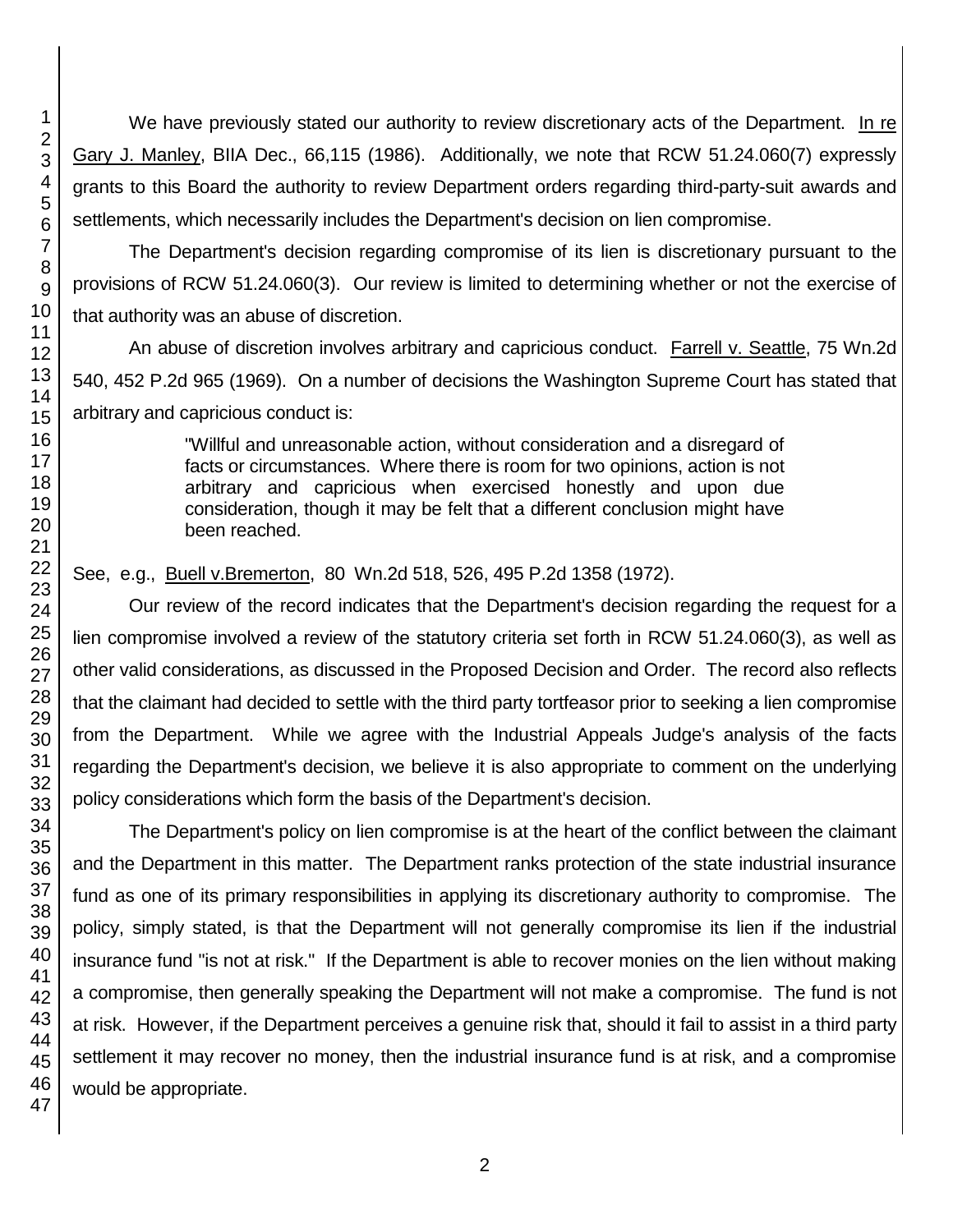A clear example of this approach is seen in the situation where a settlement occurs first and the Department then is approrached for a compromise of its lien. Under the Department policy, the Department would likely decide not to compromise the lien in that instance, since the "fund is not at risk." In essence, the Department knows it is going to be paid the amount due on its lien without compromise. Should the Department agree to a compromise, it would return additional monies to the claimant for no reason. The policy provides that the Department will not compromise the lien merely to enable the claimant to recover a larger amount of money by way of the third party settlement.

While the claimant perceives this policy as producing an opposite effect than intended by the legislation, it should be noted that RCW 51.24.060 merely provides the Department with the authority to enter into a lien compromise. The statute does not require the Department to enter into the lien compromise nor does the statute purport to place the monetary interest of the claimant above the Department's duty to preserve the integrity of the industrial insurance fund.

The policy of the Department regarding the lien compromise is neither arbitrary nor capricious, but represents a reasoned decision that there is no need to compromise the lien if settlement between the claimant and the third party tortfeasor is going to occur, regardless of whether the Department compromises. We agree with the factual determinations of the Industrial Appeals Judge which find that the Department's decision not to compromise was an individualized determination and involved a weighing of the appropriate criteria set forth in RCW 51.24.060(3), as well as other appropriate factors. The Department's decision was not arbitrary and capricious, nor did it constitute an abuse of discretion.

After consideration of the Proposed Decision and Order and the Petition for Review filed thereto and a careful review of the entire record before us, we are persuaded that the Department order denying the request for lien compromise is correct and should be affirmed.

We adopt the proposed Findings of Fact Nos. 1 through 4 and Conclusions of Law Nos. 1, 2, 3, and 5 as our final findings and conclusions. Proposed Conclusion of Law No. 4 is deleted and the following Conclusion of Law is entered in its stead:

## **CONCLUSIONS OF LAW**

4. The Board of Industrial Insurance Appeals has jurisdiction to review the discretionary decision of the Department of Labor and Industries regarding whether to compromise the Department's lien pursuant to RCW 51.24.060(3). This review authority is expressly granted by RCW 51.24.060(7). The Department's decision to not compromise its lien against Mr. Smotherman's third party recovery was based on a reasoned